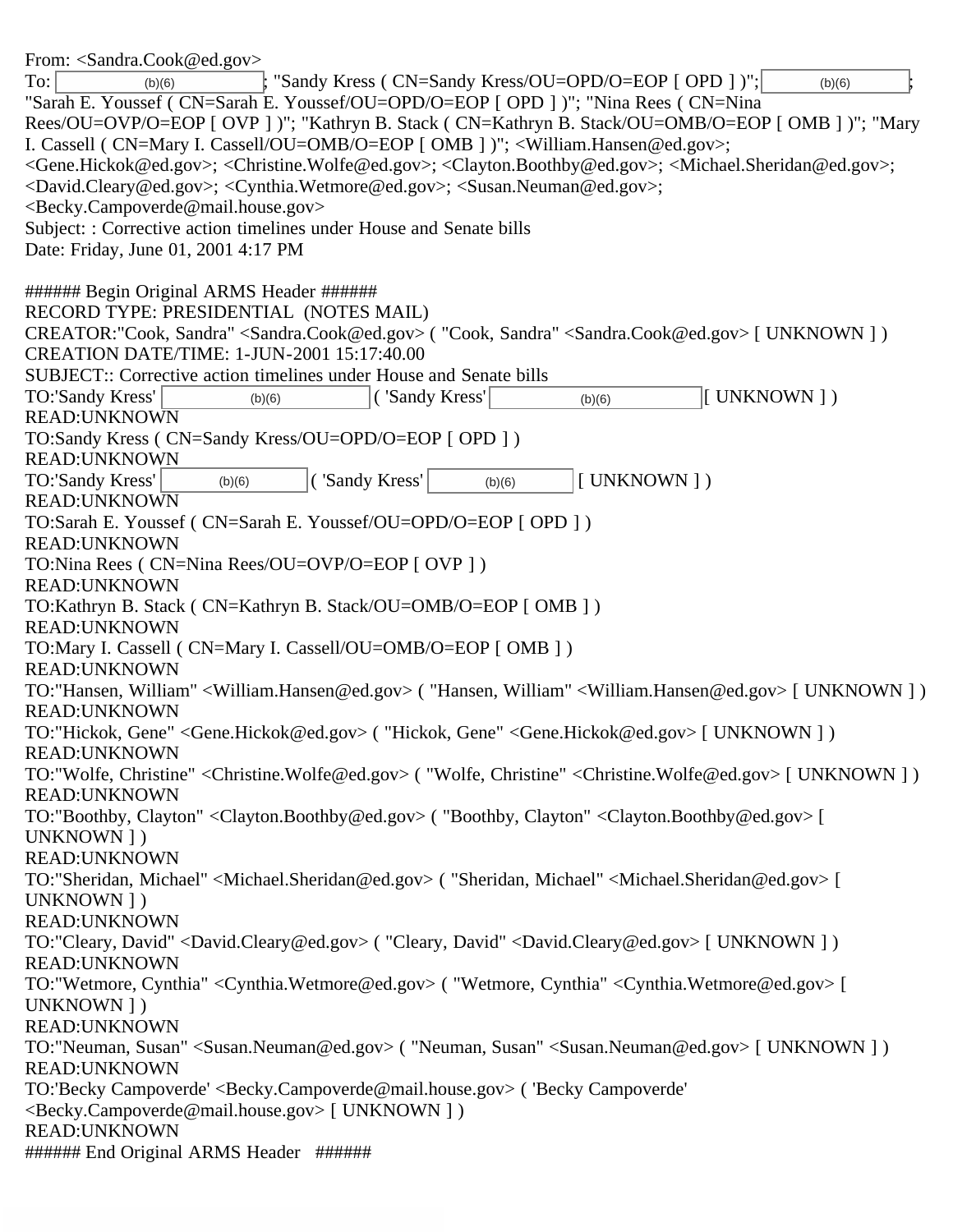Attached are Paul's most recent timelines on corrective action. We are still reviewing and will try to incorporate any suggested changes by Monday's meeting.

> Here's my latest attempt to show the sequence of events in the 2 bills.

> With respect to the Senate bill, I'm assuming that Jeffords Amendment #589

> will be adopted, because it reflects what had been previously agreed to. > Thanks.

>

> <<timeline.doc>> <<timeline.doc>> - att1.htm - timeline.doc - timeline.doc ATT CREATION TIME/DATE: 0 00:00:00.00 File attachment <P\_8GE72004\_OPD.TXT\_1>

ATT CREATION TIME/DATE: 0 00:00:00.00 File attachment <P\_8GE72004\_OPD.TXT\_2>

ATT CREATION TIME/DATE: 0 00:00:00.00 File attachment <P\_8GE72004\_OPD.TXT\_3>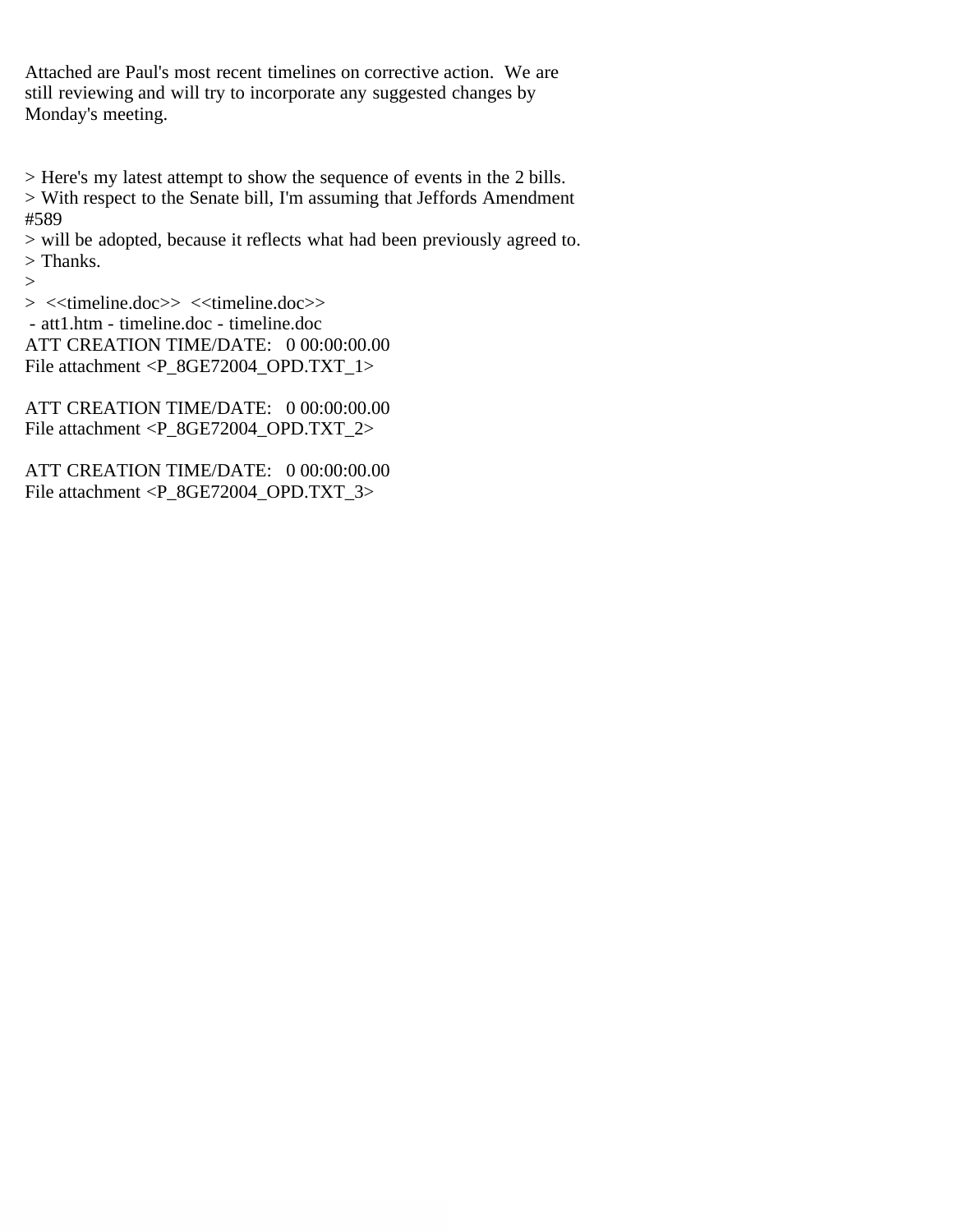# **The following document is attachment P\_8GE72004\_OPD.TXT\_1**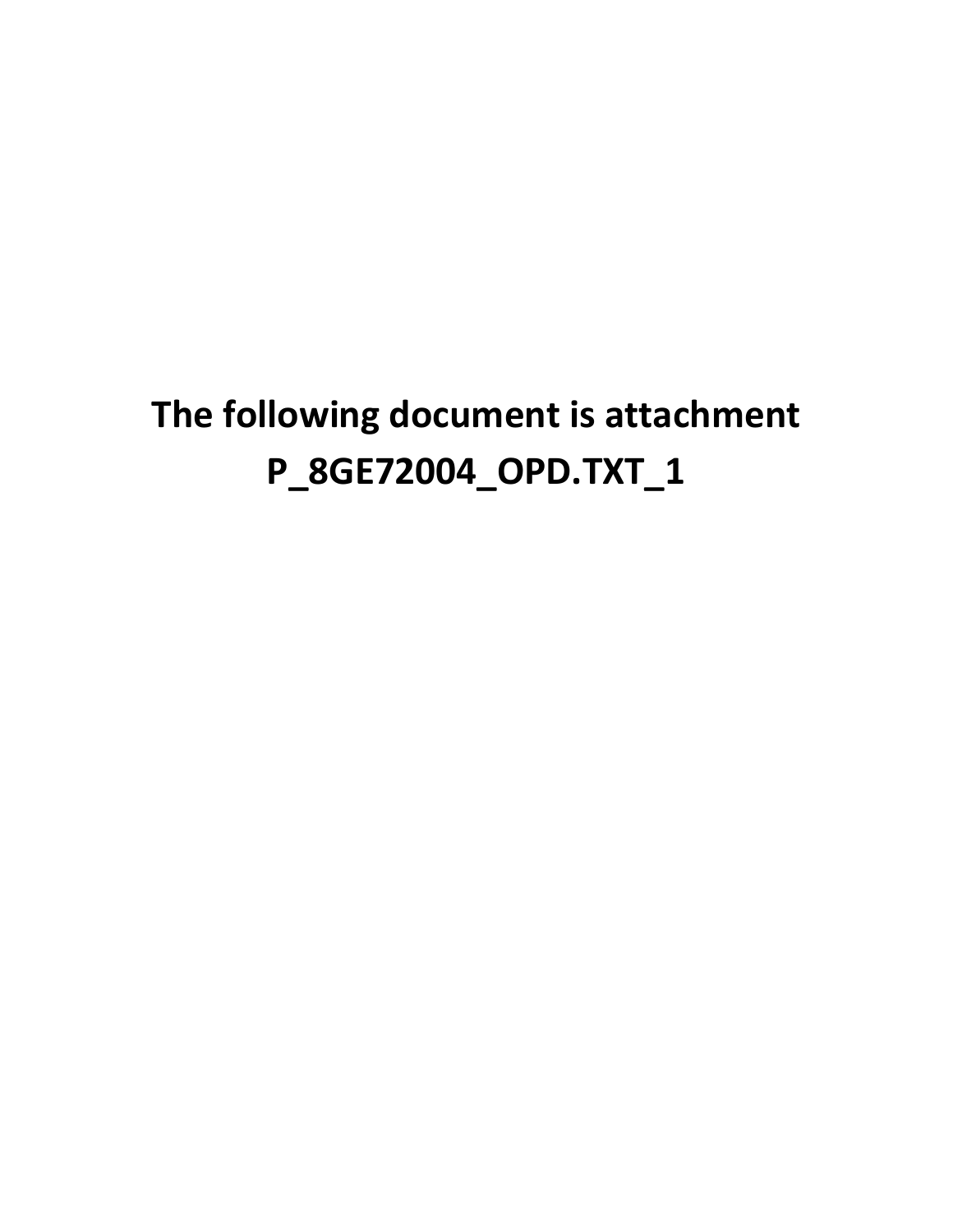Attached are Paul's most recent ti melines on corrective action. We are still reviewing and will try to inco rporate any suggested changes by Monday's meeting.

Here's my latest attempt to show the sequence of e vents in the 2 bills. With respect to the Senate bill, I'm assuming that Jeffords Amendment #589 will be adopted, because it reflects what had been prev iously agreed to.

Thanks.

<<timeline.doc>> <<timeline.doc>>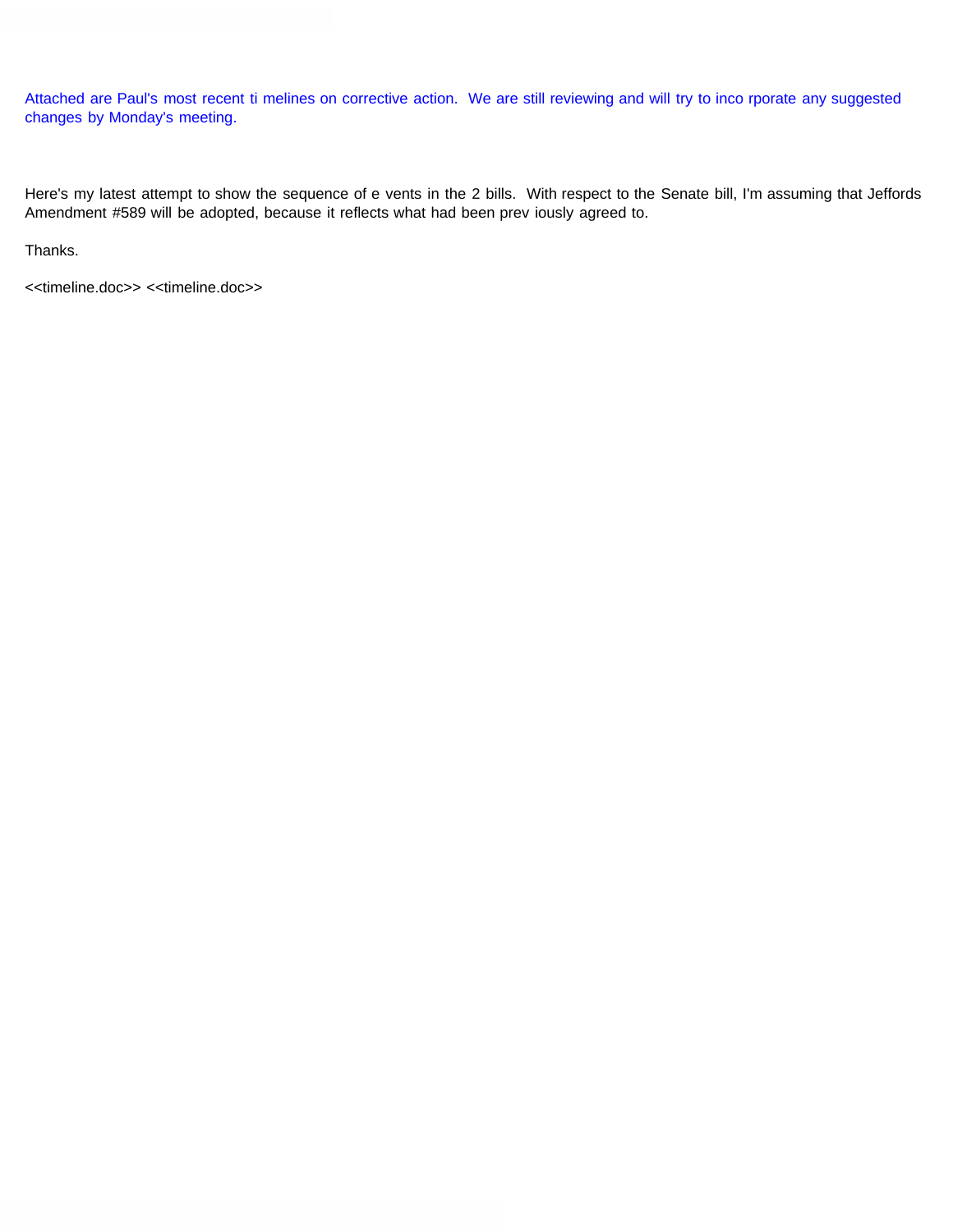# **The following document is attachment P\_8GE72004\_OPD.TXT\_2**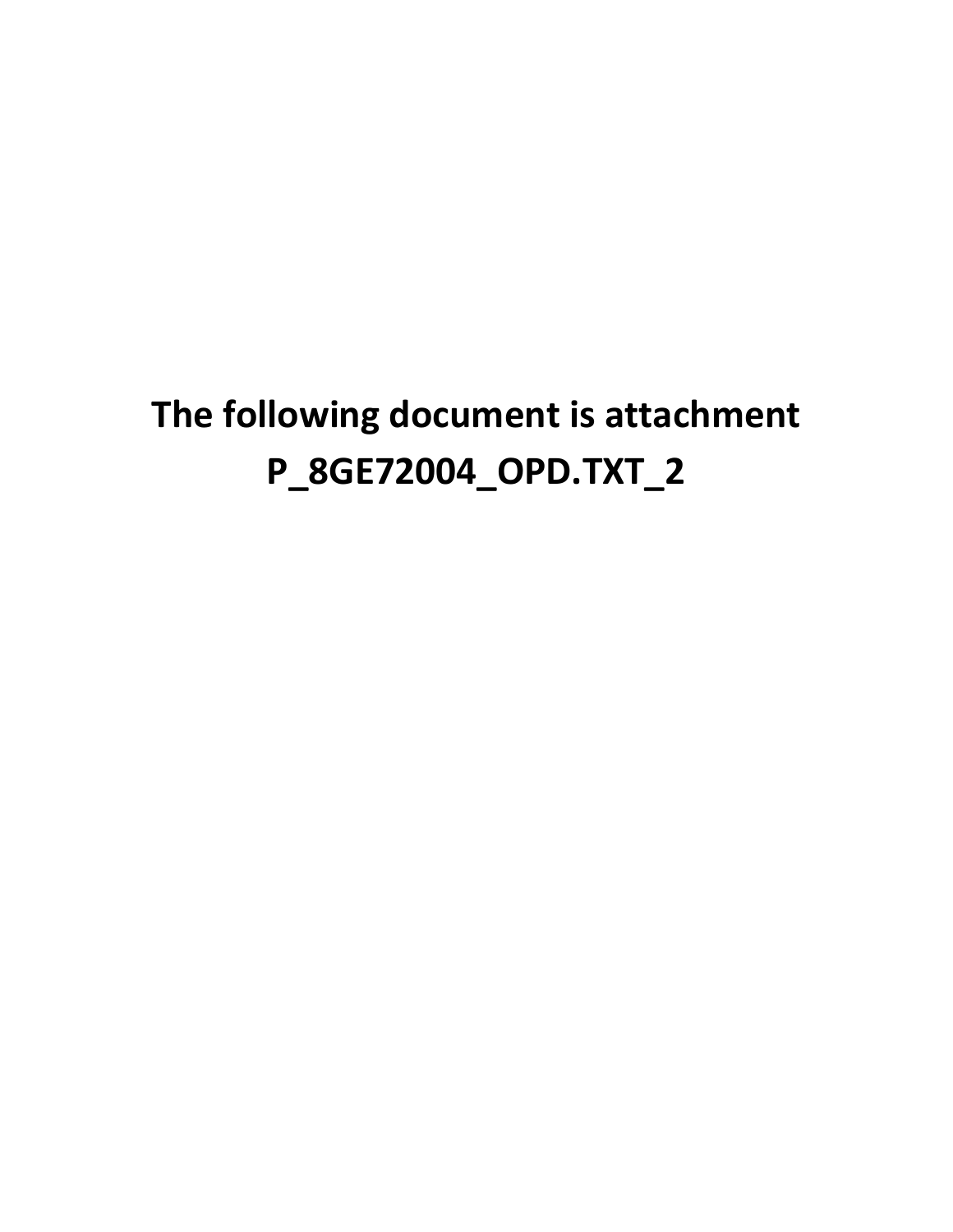# **DRAFT MAY 31, 2001 3:00 PM**

# H.R. 1 – ESEA, §1116(b)

Timeline for Title I school improvement, corrective action, and reconstitution

[Assumes, for each year, that school fails to make adequate yearly progress, based on tests administered in spring, and that proposed system goes into effect for 2001-2002 school year]

## 2001-2002

- o Tests administered in spring of 2002; school identified for improvement.
- o School has 3 months to develop a plan for the next 2 years (02-03 and 03-04)

## 2002-2003 – School Improvement

- o 1st year of implementing school plan
- o LEA provides TA (could be from SEA, IHE, etc.)
- o \$ and other assistance available under §1003, etc.
- o public school choice available (unless prohibited by State law), with transportation (unlike S. 1, H.R. 1 doesn't have gradations of choice)

## 2003-2004 – Corrective Action, Year 1

- o 2nd year of implementing school plan
- o LEA continues to provide TA
- o \$ and other assistance available under §1003, etc.
- o public school choice remains in effect
- o LEA must also carry out at least one of the following corrective actions: alternative governance, replace staff, new curriculum

## 2004-2005 – Corrective Action, Year 2

- o continuation of 2003-2004
- o if poor kids failed to make statistically significant progress in 2003-2004, skip year 2 of corrective action and go into restructuring

## 2005-2006 – Restructuring, Year 1

- o choice continues
- o supplemental services begin
- o plan/arrange for reconstitution in 2006-2007

## 2006-2007 – Reconstitution, Year 2

- o continue choice and supplemental services
- o Must implement 1 of the following:
	- o reopen as charter school
	- o replace all or most staff
	- o turn operation over to State, contractor, or other entity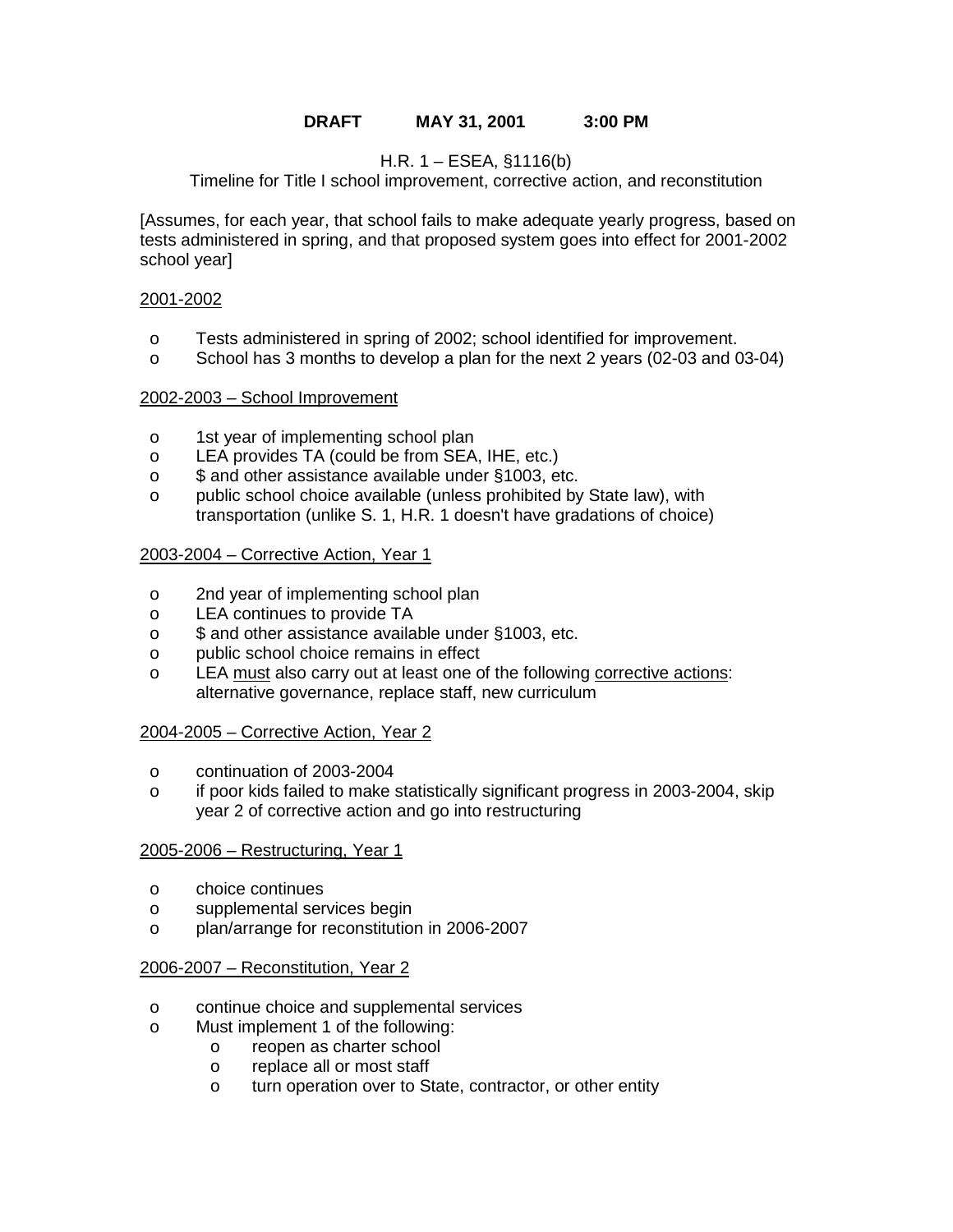# **The following document is attachment P\_8GE72004\_OPD.TXT\_3**